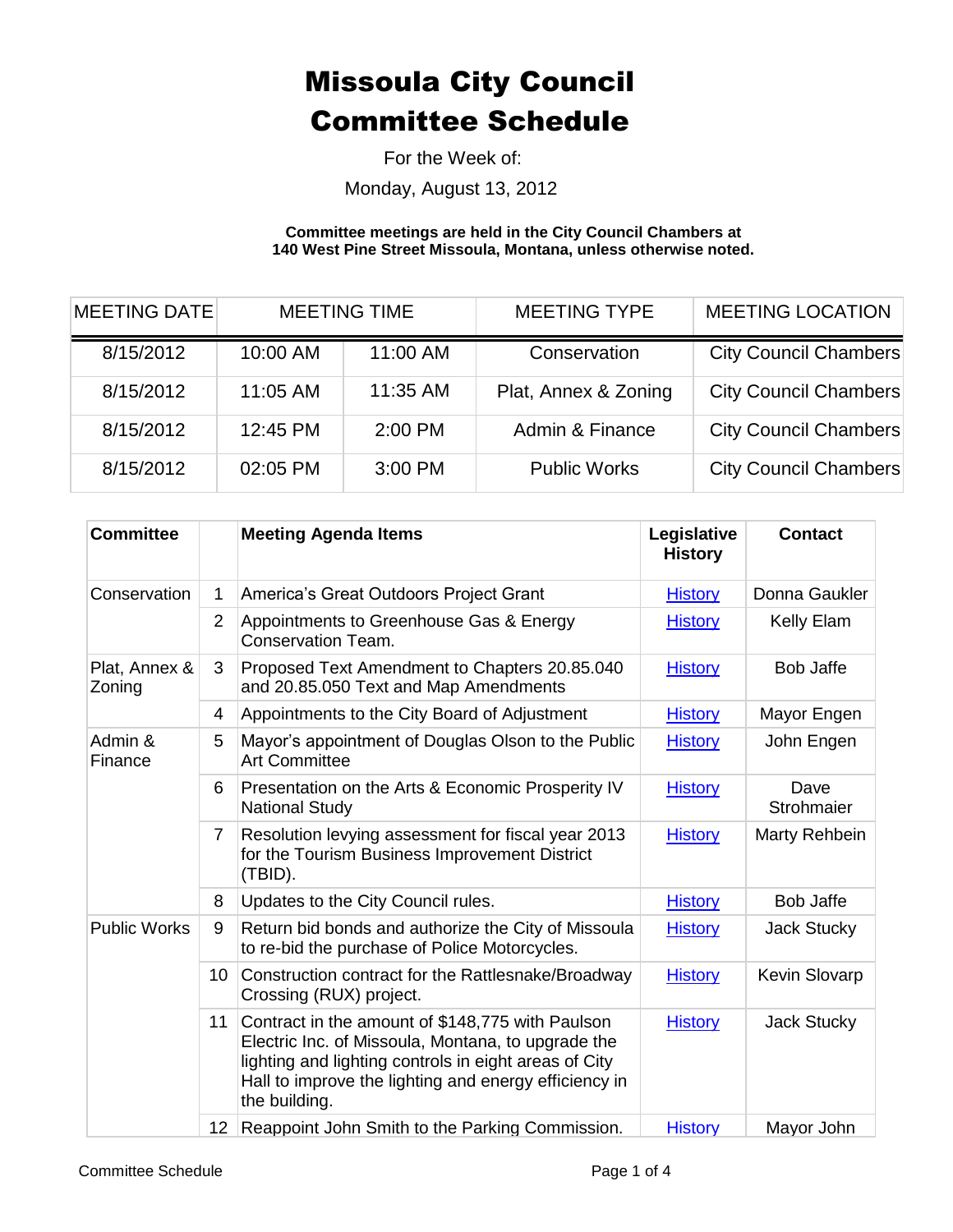For the Week of:

Monday, August 13, 2012

Engen

*The following items have been referred to City Council committees, but the committees will not discuss them in the coming week:*

| <b>Committee</b>      |                | <b>Held Meeting Agenda Items</b>                                                                                                                                                                                                                                                         | Legislative<br><b>History</b> | <b>Contact</b>        |
|-----------------------|----------------|------------------------------------------------------------------------------------------------------------------------------------------------------------------------------------------------------------------------------------------------------------------------------------------|-------------------------------|-----------------------|
| Admin &<br>Finance    | 1              | Journal vouchers                                                                                                                                                                                                                                                                         | <b>History</b>                |                       |
|                       | $\overline{2}$ | Budget transfers.                                                                                                                                                                                                                                                                        | <b>History</b>                |                       |
|                       | 3              | Disposition of surplus City land.                                                                                                                                                                                                                                                        | <b>History</b>                | Nancy Harte           |
|                       | $\overline{4}$ | Review the City's current policy for charging the<br>public for various City-produced documents.                                                                                                                                                                                         | <b>History</b>                | Dave Strohmaier       |
|                       | 5              | Review Missoula's insurance experience,<br>particularly work comp; propose improvements if<br>warranted.                                                                                                                                                                                 | <b>History</b>                | <b>Ed Childers</b>    |
|                       | 6              | Council rules to change the Council's regular<br>meeting schedule to two meetings per month.                                                                                                                                                                                             | <b>History</b>                | Marty Rehbein         |
| Conservation          | $\overline{7}$ | Discuss the City's strategy to complete a<br>boundary survey of Greenough Park.                                                                                                                                                                                                          | <b>History</b>                | Dave Strohmaier       |
|                       | 8              | An amendment to the agreement with Territorial<br>Landworks, Inc. (TLI) in an amount not to exceed<br>\$136,702.37 for professional services, including<br>engineering, surveying, and construction<br>management for Project #PR 08-02 GCT, Grant<br>Creek Trail, CTEP #STPE 8199(105). | <b>History</b>                | Dave Shaw             |
| Comm. of the<br>Whole | 9              | Bi-annual meeting with the Chamber of<br>Commerce                                                                                                                                                                                                                                        | <b>History</b>                | <b>Marilyn Marler</b> |
|                       | 10             | Updates from Council representatives on the<br>Health Board, Community Forum, Transportation<br>Policy Coordinating Committee, other boards and<br>commissions as necessary. (Ongoing)                                                                                                   | <b>History</b>                |                       |
|                       | 11             | Joint meeting of the Mayor, City Council and<br>County Commission; a facilitated quarterly OPG<br>review as directed in the Interlocal Agreement.                                                                                                                                        | <b>History</b>                | Mayor Engen           |
|                       | 12             | Examination of Office Planning and Grants.                                                                                                                                                                                                                                               | <b>History</b>                | Lyn Hellegaard        |
|                       | 13             | Discuss OPG reorganization proposal with<br>Department Heads.                                                                                                                                                                                                                            | <b>History</b>                | <b>Marilyn Marler</b> |
|                       | 14             | Propose the City Council be a member unit of the<br>Missoula Chamber of Commerce.                                                                                                                                                                                                        | <b>History</b>                | <b>Dick Haines</b>    |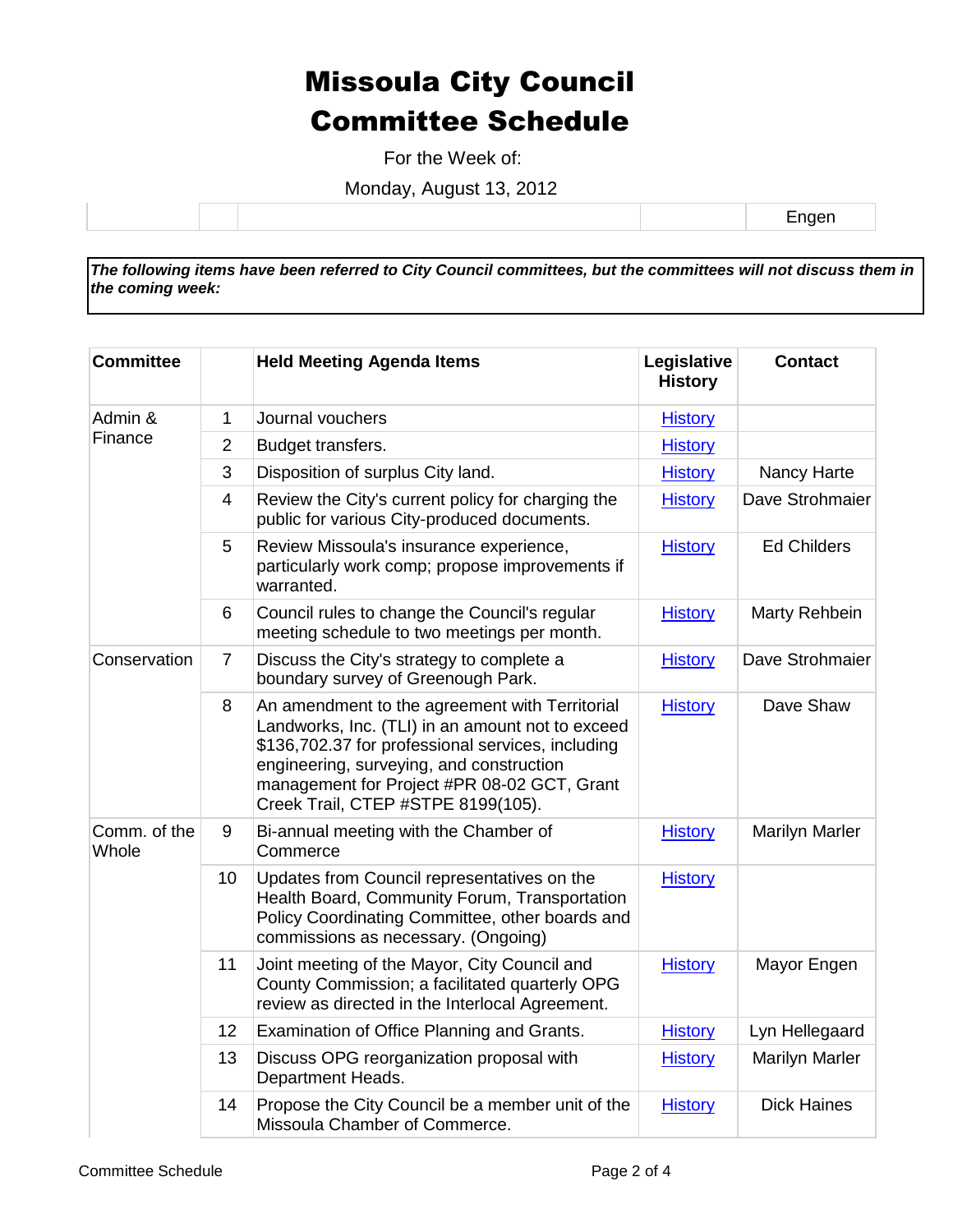For the Week of:

Monday, August 13, 2012

|                         | 15 | City Council Strategic Planning Session.                                                                                                                                                                                   | <b>History</b> | <b>Marilyn Marler</b>       |
|-------------------------|----|----------------------------------------------------------------------------------------------------------------------------------------------------------------------------------------------------------------------------|----------------|-----------------------------|
| Economic<br>Development | 16 | Identify needs and possible solutions to<br>Missoula's technology infrastructure that would<br>help existing businesses expand and increase the<br>City's competitive advantage in recruiting new<br>companies.            | <b>History</b> | <b>Caitlin Copple</b>       |
| Plat, Annex &<br>Zoning | 17 | Petition 9577-Michael D. Neely and Rebecca K.<br>Neely; 10481 Mocassin Lane; Lot 5 of Hiett<br>Development Park, Phase I Geocode<br>232528204300000; Petition for Annexation                                               | <b>History</b> |                             |
|                         | 18 | Petition 9578-Mahlon F. and Jerill D. Tackitt;<br>7885 Thornton Drive; Lot 1A of Meadowlands Lot<br>1; Geocode 232528102110000; Petition for<br>Annexation                                                                 | <b>History</b> |                             |
|                         | 19 | Annexation, (see separate list at City Clerk's<br>Office for pending annexations) (Ongoing in<br>committee)                                                                                                                | <b>History</b> |                             |
|                         | 20 | South Russell Fee Waiver                                                                                                                                                                                                   | <b>History</b> | <b>Bob Jaffe</b>            |
|                         | 21 | Consider an amendment to Title 20 clarifying that<br>amendment authorizing accessory uses or<br>Conditional uses are considered text<br>amendments.                                                                        | <b>History</b> | <b>Bob Jaffe</b>            |
|                         | 22 | Amend Article 7. Error Corrections and<br>Adjustments to the subdivision regulations to<br>allow for restrictions or conditions placed on a plat<br>by the governing body to be amended or removed<br>by a future council. | <b>History</b> | Jon Wilkins                 |
|                         | 23 | Discussion of City planning issues with members<br>of the Planning Board.                                                                                                                                                  | <b>History</b> | <b>Bob Jaffe</b>            |
| Pub. Safety &<br>Health | 24 | Discuss the city's response to illegal fireworks in<br>Missoula.                                                                                                                                                           | <b>History</b> | Dave Strohmaier             |
|                         | 25 | Police Department update.                                                                                                                                                                                                  | <b>History</b> | Mark Muir                   |
|                         | 26 | Fire Department update.                                                                                                                                                                                                    | <b>History</b> | Jason Diehl                 |
|                         | 27 | Health Department update.                                                                                                                                                                                                  | <b>History</b> | Ellen Leahy                 |
|                         | 28 | Air quality issues related to railroad operations in<br>and through Missoula.                                                                                                                                              | <b>History</b> | Dave Strohmaier             |
|                         | 29 | Discussion with Crime Victim Advocate Office.                                                                                                                                                                              | <b>History</b> |                             |
|                         | 30 | Revisit cell phone restrictions.                                                                                                                                                                                           | <b>History</b> | Dave Strohmaier             |
|                         | 31 | Eat Smart Coalition information.                                                                                                                                                                                           | <b>History</b> | Jason Wiener                |
|                         | 32 | Safety aspects of management of the urban deer<br>population in the city of Missoula.                                                                                                                                      | <b>History</b> | Dick Haines, Jon<br>Wilkins |